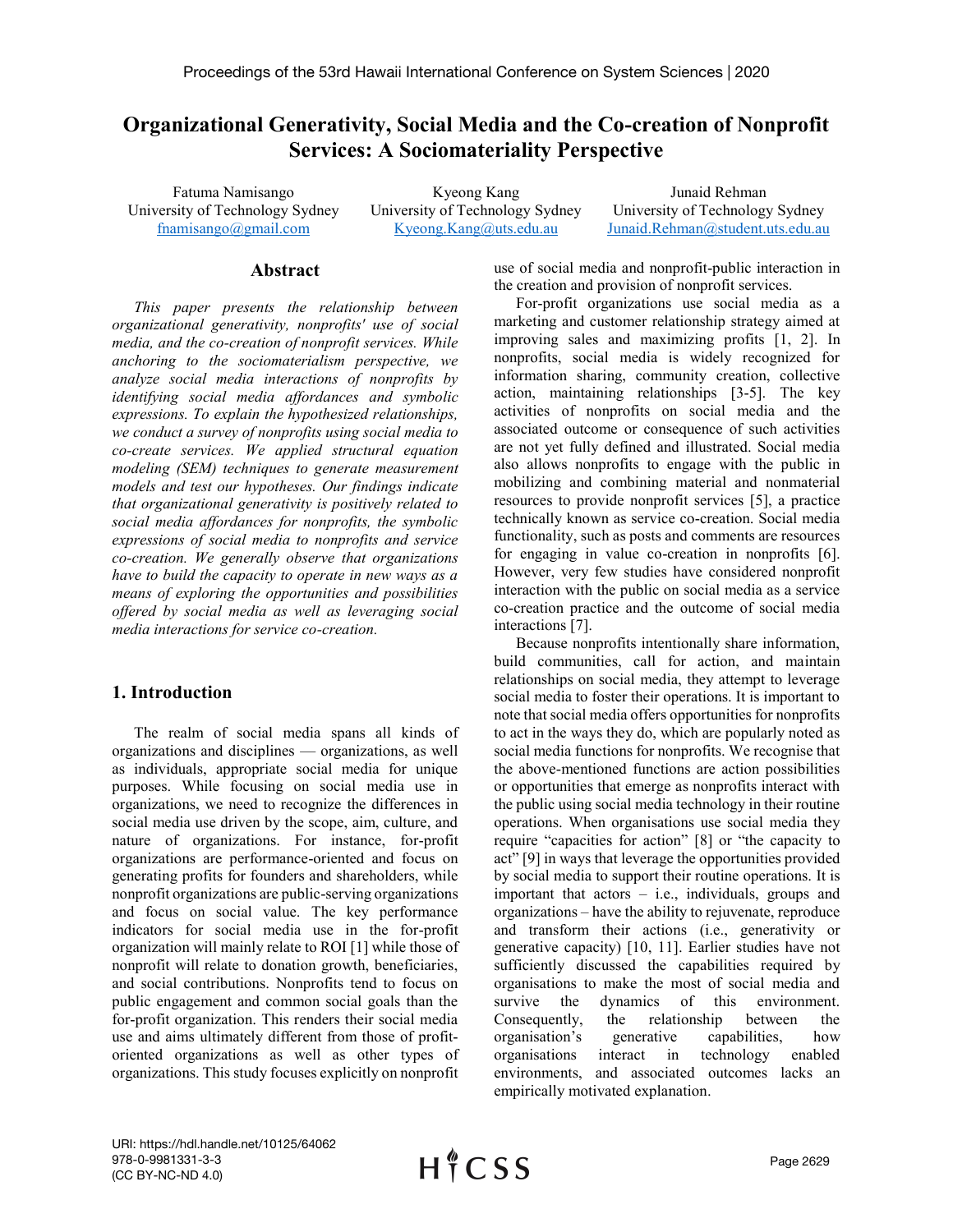While many studies identify and present the functions of social media in nonprofits – i.e., technically social media affordances for nonprofits – many have not elaborated the nature and role of the organization's ability to reconfigure resources to produce new possibilities to challenge the normative status quo on social media. Moreover, such ability  $-$  i.e., generativity or generative capacity could enable organisations use technology in their routine operations and enabling technology afforded actions [12]. We, therefore, consider that it is important for the organization to recognize and consider its ability to challenge status quo and therefore transform its actions in a social media environment. We submit that generative capacity – as an attribute of an organization – helps a social organization to drive its interactions towards co-created social outcomes.

This study examines the interactions between nonprofits, the public, and social media as a context for (nonprofit) service co-creation with emphasis on the role of generativity. The research question underlying this study was how is organizational generativity related to nonprofit social media interactions and service cocreation? Our motivation to answer this question is twofold. First, it helps us to provide an empirical explanation of the relationship between social media use in nonprofits and the co-creation of services. Second, it also allows us to explain the role of the organization's ability to revitalize, rejuvenate, and produce new possibilities for action on social media.

The rest of the paper is organized as follows. We review potential forms of service co-creation enabled by social media in nonprofits. We also discuss generativity as an organization attribute in close relation to the aspect of organization dynamic capabilities. We provide the theoretical background of the study and the research model. We mention the methods used in the study, the findings, and then discuss our findings.

# **2. Co-creation of Services**

Co-creation of services is "the activity, practice or process of jointly creating services in a specific business context" [13]. It involves resource integration and value realization among multiple engaging actors [14]. Like other co-creation processes, service co-creation is supported by space or platform of engagement [15]. With a space of engagement, service co-creation requires the organization to attract consumer involvement, participation, and engagement in the organization's service processes [13]. Service cocreation, depending on the context, will emerge in multiple interrelated forms [13, 16, 17]. There many forms of service co-creation as identified in different contexts, including the following.

*Co-ideation* represents a form of service co-creation through which the organization allows customers and other stakeholders to contribute ideas, view ideas, and track the implementation of ideas [17]. Co-ideation could involve other activities such as co-exploration, codiagnosing, and co-meaning creation. This is the most popular form of service co-creation reported in the literature and has been realized in service innovations [17], public service provision [18], and health care services [19]. For nonprofits on social media, coideation activities would particularly include sharing ideas, identifying potential ideas, and translating potential ideas into actions that mitigate community needs, service gaps, and possible improvements.

*Co-initiation,* which is usually the initial step towards the entire process of service co-creation. It relates to activities of customer involvement and contribution towards discovering service offering and solutions that create value for both the organization and the customer. Co-initiation is a popular form of service co-creation emerging in collaborative innovation and co-production of enhanced public service [20]. Coinitiation of nonprofit services would involve spurring community involvement in resource mobilization, tailoring services to certain outcomes, co-sensing the needs of the community, and gravitating towards meeting those needs [20].

*Co-progression,* which represents an ongoing process of, or set of activities for developing, reshaping and gradually advancing an organization's services or community development programs towards becoming more valuable and relevant to the organization's target community. Co-progression in this context is premised on the processes of co-design and co-development of services, which are inclined on defining service propositions and prerequisites. Social media could enable co-progression of services because such online communities have the potential to support the conceptualization of services [21]. Service co-creation forms such as co-development are evident in health care services [19].

*Co-promotion*, generally, involves activities of attracting two or more entities to launch a single product or service under the same brand name with the same price and a single marketing strategy. Service consumers are active co-promoters who improve the effectiveness and efficiency of promotion programs [19]. Co-promotion, a.k.a., co-launch is a key form in service innovation [17]. Co-promotion involves harnessing social media networks to increase service reach, utilizing shares and hashtags to increase awareness about the organization's services, running social media campaigns and advocacies, etc.

*Co-delivery* of services involves collaboration activities that bring actors together to employ resources,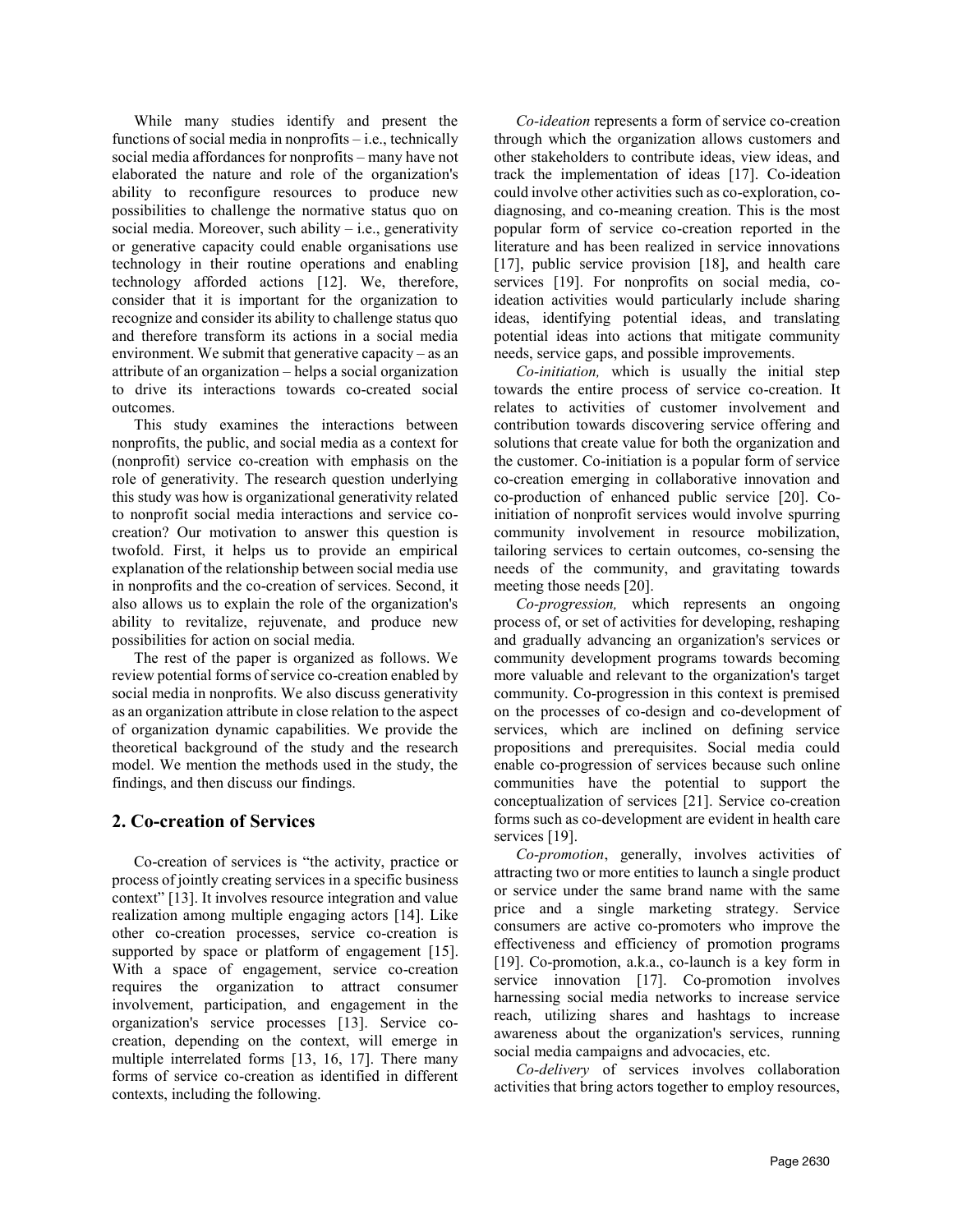individually as well as collectively to enhance service consumption [16]. Service delivery would encompass aggregate activities such as co-financing and coimplementation, gathering people to get involved in the organization's events, attracting voluntary support, etc. For nonprofits, service consumers and the public at large could play the roles of productive resource and contributor to quality (relevance), satisfaction, and value.

*Co-experiencing* emerges as actors integrate resources over time and across multiple encounters to create shared experiences. Service experiences may occur as a process through multiple phases, an outcome of other elements of the service, or a phenomenon based on individuals' subjective interpretations of a service [22]. Co-experiencing is believed to influence the actor's overall co-creation experiences [23]. Social media provides a space for collective experiences gathered through sharing stories and experiences, engaging in similar events, deducing from others experiences and stories.

Social media creates a collaborative space for resource integration [24]. Social media posts, likes, feedback, etc., have thus enabled nonprofits to involve and engage the public in resource mobilization and integration [5]. It has enabled nonprofits to mobilize and integrate material resources such as donations and social resources such as networks and emotional support, thereby supporting the co-creation of nonprofit services. Besides, tangible or material donations, social media posts, comments, and feedback are key resources for service co-creation in nonprofits [6].

# **3. Generativity – as an Organisation Attribute**

Generativity, also referred to as generative capacity, is "the ability to originate, produce or procreate" [11, 12]. It is the productive capacity that focuses on creating something beneficial and desirable [10]. Generativity is an ability driven by task, context, and goal [10-12].

The notion of generativity is rooted in the seminal work of Erikson and is fruitfully applied to social psychology [25], educational science [26], information systems [10], etc. In this study, we examine generativity through the social sciences perspective, where we recognize generativity as "a characteristic that can provoke and transform social reality and social action" [10].

Generativity involves "rejuvenating and reconfiguring, reframing the way we see and understand the world challenging status quo and generating fresh alternatives for social action [10, 11, 27]. It is a key characteristic of explorative creativity and innovation because it allows organizations to uncover new possibilities in the social world [10, 28]. We identify four potential dimensions of *organizational generativity* that would support sociomaterial interactions on social media.

(1) *Adaptive capability* refers to the organization's ability to sense and respond to opportunities for action [29]. Sensing is the organization's ability to detect, capture, and interpret opportunities, while responding is the ability to reconfigure resources to react to the opportunities it senses [29]. Adaptive capability is also concerned with the organizational abilities of reactiveness, resilience, and incremental innovation [30]. Adaptivity is an important aspect of a generative organization because it allows the organization to identify emerging opportunities and respond to such opportunities by reconfiguring processes and resources to seize such opportunities towards new outcomes [29, 31].

(2) *Learning capability*, related to the view of generative learning, "emphasizes continuous experimentation and feedback in an ongoing examination of the very way organizations go about defining and solving a problem, surfacing assumptions and challenging beliefs and operating values" [28]. It is a cyclic and iterative process through an individual, a group, and the organization [32, 33]. The two key aspects of organization learning capability are; (a) openness to new ideas and experimentation, (b) acquisition, transfer, and integration of knowledge [28, 33].

(3) *IT-business synerg*y is a key aspect of the organization's array of IT capabilities. IT capability is the ability to acquire, deploy, combine, or reconfigure IT resources to support strategy and work processes [34]. We particularly derive IT-business synergies from two aspects of IT capability  $-$  i.e., IT-business spanning capability, which is the ability to "envision and exploit IT resources to support business objectives" and IT proactive stance which is the ability to "search for new ways to embrace IT innovations to create new opportunities" [34]. IT-business synergies would then refer to the organization's ability to identify, select, and leverage IT opportunities to support creativity, innovativeness, and productivity in the organization's activities.

(4) *Relational capability* relates to the organization's ability to scope and realize opportunities embedded in its relationships and networks [35]. Relational capabilities involve key abilities such as relationship learning and relationship behavioral capability. Relationship learning is the ability to generate knowledge and stimulate cognitive activity that allows the organization to appropriately manage its relations, improve its network oriented practices as well as predict and prepare for future relationship needs [36].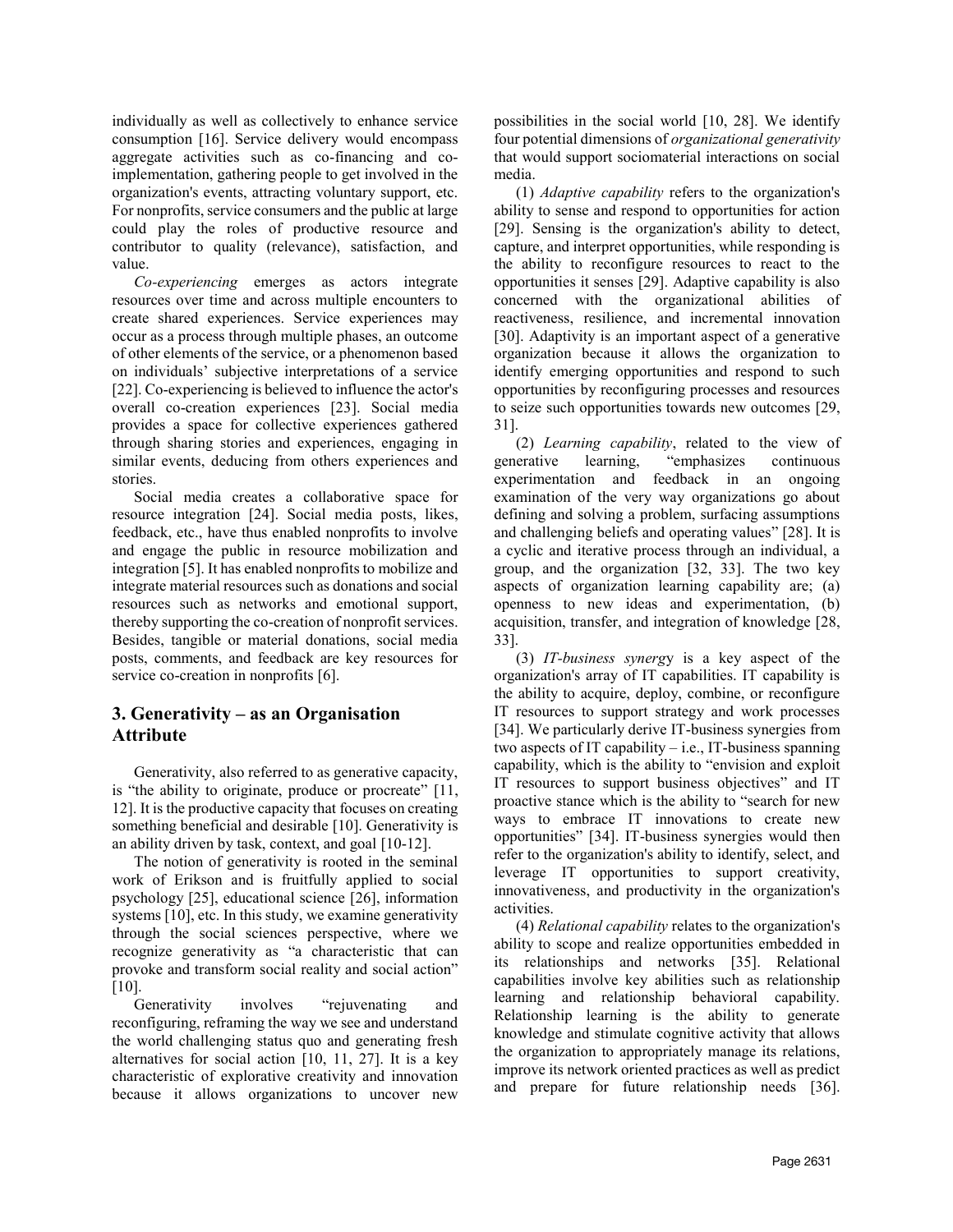Relationship behavioral capability is the ability to foster collaboration, adjust to new relationships and changes – relationship collaboration, flexibility, and change [36]. These aspects of relational capability "capture the output of adaptive and generative learning, verifying both the dissemination of new relationship management knowledge and resulting action" [36].

## **4. Theoretical Underpinnings and Research Model**

This study adopts the technology affordances lens to empirically analyze the role of social media materiality in nonprofits and generally explain the sociomateriality of social media in the way nonprofits act and interact with the public on social media, and with social media. The technology affordances perspective is rooted in the sociomateriality theoretical lens [12, 37] and therefore exploring social media affordances allows us to provide some insights into the interactions between a nonprofit organization – as an actor – and social media – as an artifact.

The sociomaterial lens explains the relationship between humans and artifacts by arguing that the social and the material are constitutively entangled in practice [9]. The sociomaterial lens privileges neither the technocentric approach, which focuses on how technology affects human actions nor the human-centric approach that focuses on human interpretation of, and interaction with, a technology. It advocates for the recognition of a constitutive entanglement of the social and the material, which represents the assortment of human and material agencies [9].

The theory of affordances is rooted in ecological studies of [38]. Affordances are "opportunities for action" offered by a technology artifact [39]. Actions being the things that we intentionally do, and such these things – i.e., actions – have physical and social consequences or associated outcomes [39]. Now, because "affordances are opportunities for action, then they mirror the structure of actions … in all kinds of descriptions" [39]. Technology affordances, in particular, are "action possibilities and opportunities that emerge from actors engaging with a focal technology" [37]. Considering technology affordances is a promising approach to rectify the short-comings of the techno-centric and human-centric approaches [37, 40, 41] and a useful approach to analyzing social interactions in the technology world [37].

However, the structure of technology in sociomaterial interactions, not only offer opportunities for action but also communicates meaning and values to the user, which is conceptually referred to as *symbolic expressions (SE)* about the functionality of a technology [41-43]. Symbolic expressions are "communicative possibilities offered by a technical object for a specific user group" [41, 43]. Although less attention is given to SE, they shape the *functional affordances (FA)* of a technology towards the user's ultimate actions [41, 43]. Symbolic expressions of a technical object will emerge in two ways – by communication of meaning and communication of values.



**Figure 1. Research Model**

Generativity involves openness to ideas, experimentation, and risk-taking actions [28]. It supports exploration and exploitation of creativity and innovativeness in collectives [10, 11, 28]. This could be because it involves continuous learning, inquiry and dialogue, collaboration, and collective vision [44]. Ultimately, generativity shapes collective outcomes [11].

*H1: Organizational generativity is positively related to social media enabled service co-creation in nonprofits.*

Generativity shapes collective acts and patterns of conduct [11]. It shapes social reality and social action [10, 11, 27]. It builds the drive to revitalize one's possibilities in a given context [10-12]. In technologysupported environments or sociomaterial interactions, for example, generativity is associated with perception and realization of the designed, improvised, and emergent technology affordances [12]. We, therefore, hypothesize that,

*H2 – 3: Organizational generativity is positively related to social media affordances for, and its symbolic expressions to nonprofits.*

Social media, as an artifact, shapes how we conceive this technology during sociomaterial interactions [45]. Symbolic expressions could be positively related to the object function [43]. Symbolic expressions as communicative possibilities of social media convey symbols recognizable and identifiable by users, which enable the user to understand and interact with its functions [43]. Communicative possibilities of an artifact, such as communication of object-related values, shape – and are themselves shaped by – the action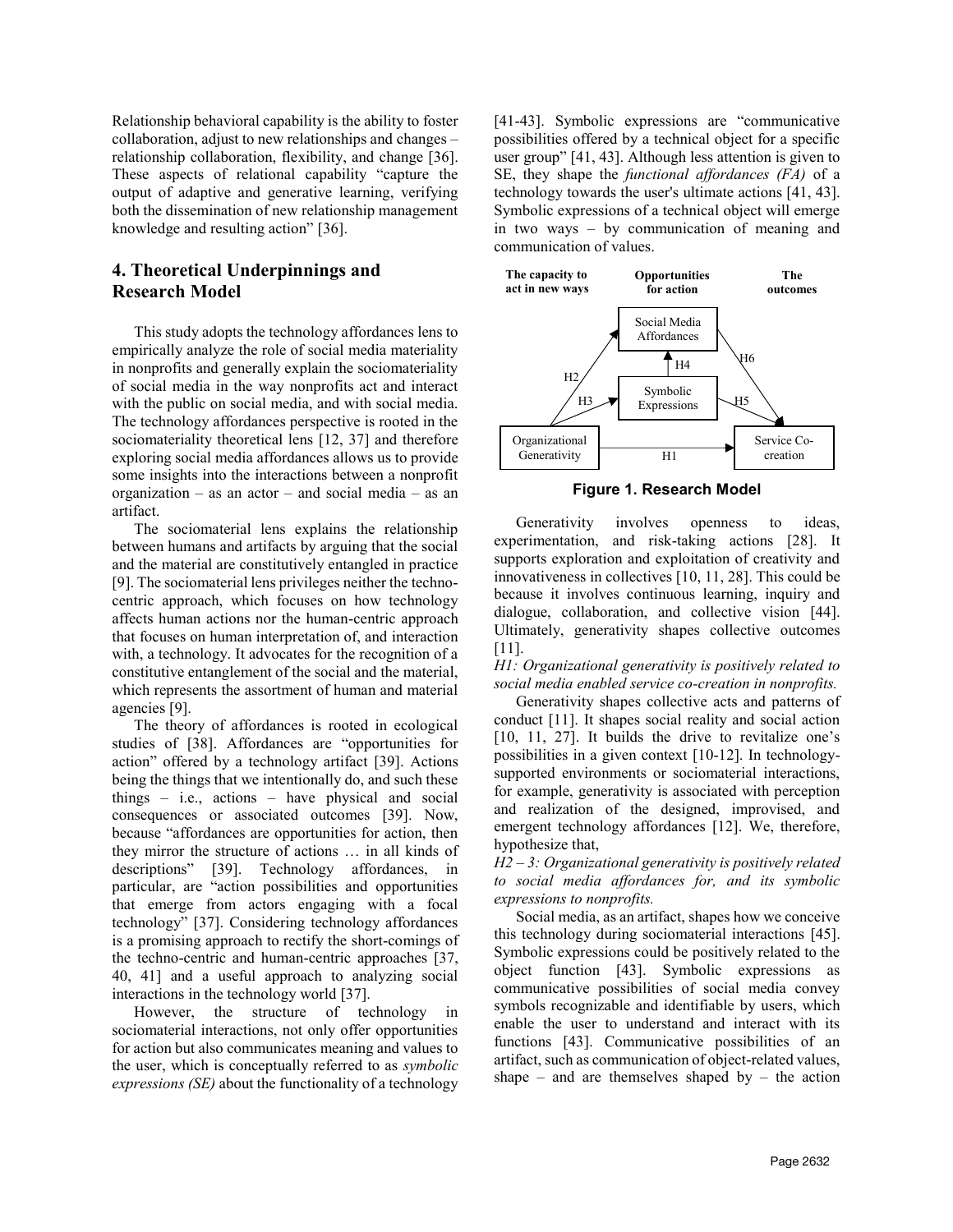possibilities afforded by the object [41-43]. We, therefore, hypothesize that,

*H4: The symbolic expressions (communicative possibilities) of social media are positively related to social media affordances (useful and perceived functions)*

Social media shapes how we conceive it and apply its functions to achieve our social and economic goals [45]. Users conceive and understand social media functionality through its symbolic expressions, which not only shape its affordances for the user but also the user's ultimate actions [41, 43]. Social media conveys some meaning and values that could shape the actions for all actors involved in collective or collaborative action. Moreover, social media is inherently a system of symbols and signs [46] and will thus evoke a user's interest in collaborative, creative, co-creative, and innovative activities [47, 48].

*H5: The symbolic expressions (communicative possibilities) of social media are positively related to service co-creation in nonprofits*

Technology affordances are a foundation for ultimate social outcomes [43]. Because social media affordances relate closely to collective acts, they could be key to the overall collective outcome [11]. Social media particularly allows nonprofits to mobilize resources from the public [5], which is a step towards service co-creation [48]. It also supports public involvement, participation, and engagement [49], which are key pillars of service co-creation [13].

*H6: Social media affordances (useful and perceived functions) are positively related to service co-creation in nonprofits.*

### **5. Research Method and Data Analysis**

We took a positivistic outlook to investigate our research question. Adapting a quantitative and deductive approach, we operationalised our variables basing on existing theoretical underpinnings and existing empirical evidence. This was important in providing valid evaluation and hypothesis testing using structural equation modeling [50]. The variables of this study were operationalized as shown in Table 1 below.

| Construct                 | <b>Sub-constructs</b>          | No. of<br>measurement<br>items | <b>Theoretical and</b><br><b>Empirical Basis</b> |
|---------------------------|--------------------------------|--------------------------------|--------------------------------------------------|
|                           | Socialising (SOC)              | 3                              | [51-53]                                          |
| Social Media Affordances  | Information Sharing (ISH)      | 3                              | [54-56]                                          |
| (SMA)                     | Visibility (VIS)               | 3                              | [51, 53, 57]                                     |
| Symbolic Expressions of   | Communication of Value (COV)   | 3                              | [41, 43]                                         |
| Social Media (SESM)       | Communication of Meaning (COM) | 3                              | [41, 43]                                         |
|                           | IT-Business Synergies (IB)     | 3                              | [58]                                             |
| Organizational            | Relational capability (RC)     | 3                              | [35, 59]                                         |
| Generativity (OG)         | Adaptivity (AD)                | 3                              | [29, 60]                                         |
|                           | Learning capability (LC)       | 4                              | [61, 62]                                         |
|                           | Co-ideation                    | 3                              |                                                  |
|                           | Co-initiation                  | 3                              |                                                  |
| Service co-creation (SCC) | Co-progression                 | 3                              | Self-developed items                             |
|                           | Co-promotion                   | 3                              | basing on $[13, 17]$                             |
|                           | Co-delivery                    | 3                              |                                                  |
|                           | Co-experiencing                | 3                              | Self-developed items<br>basing on $[22, 23]$     |

|  |  |  | Table 1. Theoretical and Empirical Basis of Measurement Items used in the Questionnaire |
|--|--|--|-----------------------------------------------------------------------------------------|
|  |  |  |                                                                                         |

The objective of the study largely informs the sampling method, sample size, and the extent to which one can make statistical inference and generalization [63]. To apply structural equation modelling for model estimation and evaluation, we had to ensure that 'each of the units or cases in the population has an equal probability of being included in the sample to be studied' [50]. This makes a simple ransom sample the most appropriate method of sampling for our study. We, therefore, generated a random sample of seventy-three (73) nonprofit organizations. We developed a sampling frame of nonprofits in Uganda published on HelloUganda.com and commonwealthofnation.org. Our sampling frame comprised of 295 organizations. We selected and contacted 169 organizations using random numbers generated using Ms. Excel. We determined that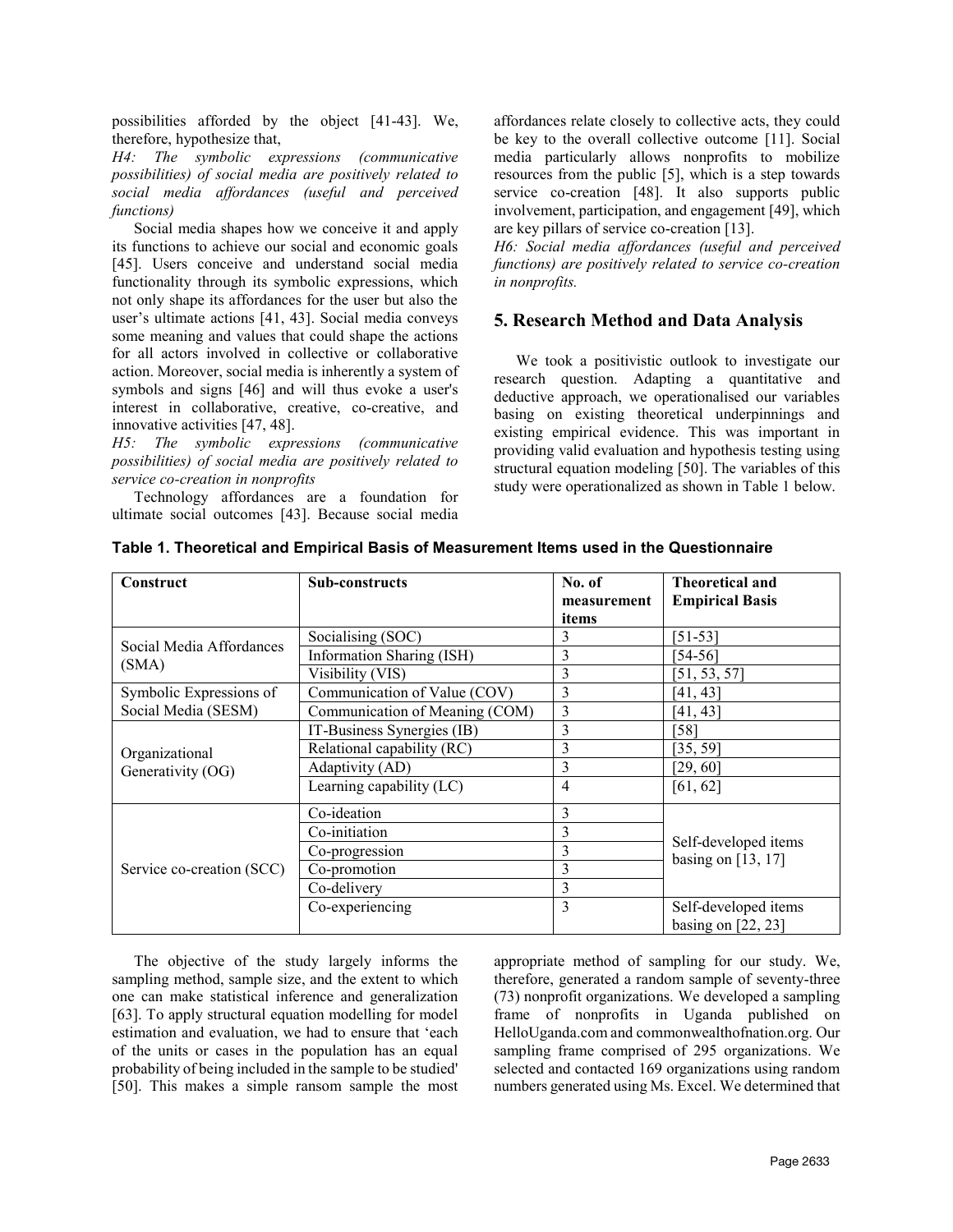169 nonprofits were sufficient basing on sampling tables by [64]. We sought organizational consent, and seventythree organizations agreed to participate in our study. Individual participants were recruited through management.

We gathered 289 usable responses resulting in 72.2% response rate. The surveyed organizations were operating in education and research services (42.5%), social services (54.8%), and health services (13.7%). Majority of organizations have been in operation  $2 - 10$ years  $(50.7%)$  or over 10 years  $(34.2%)$ . Many were medium sized (43.8%), while others were large organizations (32.9%) or small organizations (23.3%).

We applied covariance-based structural equation modeling to test our research model. We applied ML estimation with bootstrapping and item parceling to minimize the biases associated with multivariate nonnormal distribution [65, 66]. We concluded model fit based on the 2-index strategy (CFI  $\geq$  0.95 and SRMR < 0.08) by [67], which is recommended for minimizing type I errors [65, 67]. We also considered RMSEA  $\le$ 0.08 to detect misspecified models [65, 67].

# **6. Results**

### **6.1. Measurement Model and Reliability**

By running a confirmatory factor analysis (CFA), we derive the measurement model for organizational generativity, social media affordances, symbolic expressions, and service co-creation. We assessed the reliability and validity of constructs using Cronbach's alpha, composite reliability (CR), and average variance extracted (AVE). We applied the Fornell Larcker Criterion and concluded convergent validity when AVE  $> 0.5$  or not significantly less than 0.5 with CR  $> 0.7$ , and concluded discriminant validity when AVE > square correlation between two constructs. Tables  $1 - 4$ present the reliability analysis for measurement models.

| <b>Measures of OG</b>                                                                                                          | Factor  | Cronbach | <b>CR</b> | <b>AVE</b> | <b>Square Correlation</b> |      |                          |    |
|--------------------------------------------------------------------------------------------------------------------------------|---------|----------|-----------|------------|---------------------------|------|--------------------------|----|
|                                                                                                                                | Loading |          |           |            | <b>IB</b>                 | RC   | AD                       | LC |
| IT-Business Synergies (IB)                                                                                                     | 0.71    | 0.74     | 0.96      | 0.60       | $\overline{\phantom{0}}$  |      |                          |    |
| Relational capability (RC)                                                                                                     | 0.81    | 0.82     | 0.98      | 0.61       | 0.34                      |      |                          |    |
| Adaptivity (AD)                                                                                                                | 0.82    | 0.80     | 0.97      | 0.57       | 0.35                      | 0.44 | $\overline{\phantom{a}}$ |    |
| Learning capability (LC)                                                                                                       | 0.74    | 0.77     | 0.95      | 0.63       | 0.28                      | 0.35 | 0.37                     |    |
| <b>Model fit:</b> CFI = 0.951; SRMR = 0.05; RMSEA = 0.8; $\chi^2 = 89$ , $df = 31$ , $\chi^2/df = 2.89$ , Bollen-Stine p = .02 |         |          |           |            |                           |      |                          |    |

### **Table 3. A Three-Factor Model of Social Media Affordances (SMA)**

| <b>Measures of SMA</b>                                                                                                                 | Cronbach | <b>CR</b> | <b>AVE</b> | <b>Square Correlation</b> |            |            |
|----------------------------------------------------------------------------------------------------------------------------------------|----------|-----------|------------|---------------------------|------------|------------|
|                                                                                                                                        |          |           |            | VIS                       | <b>ISH</b> | <b>SOC</b> |
| Visibility (VIS)                                                                                                                       | 0.74     | 0.96      | 0.51       |                           |            |            |
| Information sharing (ISH)                                                                                                              | 0.70     | 0.95      | 0.50       | 0.03                      |            |            |
| Socializing (SOC)                                                                                                                      | 0.72     | 0.96      | 0.50       | 0.14                      | 0.28       |            |
| <b>Model fit:</b> CFI = 0.953; SRMR = 0.05; RMSEA = 0.8; $\chi^2$ = 74.8, $df = 24$ , $\chi^2/df = 3.11$ , <i>Bollen-Stine</i> p = .06 |          |           |            |                           |            |            |

| Table 4. A Two-Factor Model of Symbolic Expressions of Social Media (SESM) |  |  |
|----------------------------------------------------------------------------|--|--|
|                                                                            |  |  |

| <b>Measures of SESM</b>                                                                                                  | Cronbach | CR   | <b>AVE</b> |                | <b>Square Correlation</b> |  |  |
|--------------------------------------------------------------------------------------------------------------------------|----------|------|------------|----------------|---------------------------|--|--|
|                                                                                                                          |          |      |            | COM            | COV                       |  |  |
| Communication of meaning (COM)                                                                                           | 0.70     | 0.87 | 0.61       | $\blacksquare$ |                           |  |  |
| Communication of values (COV)                                                                                            | 0.68     | 0.87 | 0.48       | 0.16           | -                         |  |  |
| <b>Model fit:</b> CFI = 1; SRMR = 0.01; RMSEA = 0; $\chi^2 = 0.8$ , $df = 1$ , $\chi^2/df = 0.82$ , Bollen-Stine p = .37 |          |      |            |                |                           |  |  |

### **Table 5. A Five-Factor Model of Service Co-creation (SCC)**

| f SCC<br><b>Measures of</b> | <b>Tonbach</b> | CR<br>$-$ | $\mathbf{X}$ | Correlation<br>Square ( |     |     |     |     |
|-----------------------------|----------------|-----------|--------------|-------------------------|-----|-----|-----|-----|
|                             |                |           |              | COI                     | COL | COP | COG | CΛV |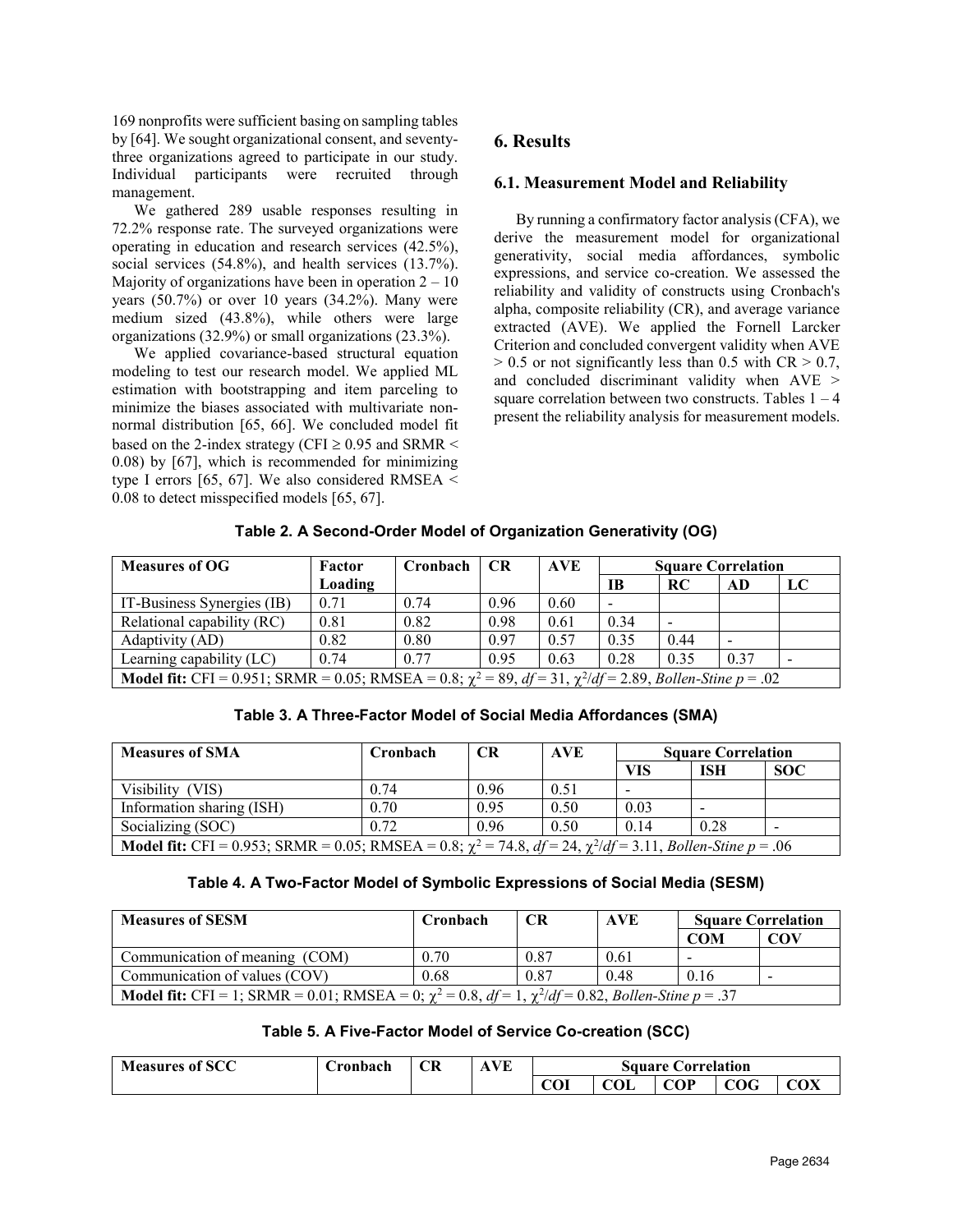| Co-ideation (COI)                                                                                                                | 0.67 | 0.95 | 0.51 | $\overline{\phantom{a}}$ |                          |      |      |                |
|----------------------------------------------------------------------------------------------------------------------------------|------|------|------|--------------------------|--------------------------|------|------|----------------|
| $Co$ -delivery $(COL)$                                                                                                           | 0.87 | 0.99 | 0.72 | 0.00                     | $\overline{\phantom{a}}$ |      |      |                |
| Co-promotion (COP)                                                                                                               | 0.81 | 0.97 | 0.70 | 0.40                     | 0.06                     |      |      |                |
| Co-progression (COG)                                                                                                             | 0.71 | 0.93 | 0.56 | 0.08                     | 0.20                     | 0.14 |      |                |
| $Co$ -experience $(COX)$                                                                                                         | 0.66 | 0.94 | 0.49 | 0.41                     | 0.00                     | 0.30 | 0.17 | $\blacksquare$ |
| <b>Model fit:</b> CFI = 0.951; SRMR = 0.04; RMSEA = 0.79; $\chi^2$ = 90.9, $df = 34$ , $\chi^2/df = 2.68$ , Bollen-Stine p = .01 |      |      |      |                          |                          |      |      |                |

According to Tables 1 to 4, all measurement models achieved sufficient internal consistency with the majority of Cronbach's alpha values above the recommendable value of 0.7 and composite reliability values above 0.75. The measurement models also achieved sufficient convergent validity with AVE greater than or close to 0.5, and discriminant validity with all AVE greater than the square correlations between constructs.

#### **6.2. Structural Model and Hypothesis Testing**

The structural model yielded satisfactory model fit at CFI = 0.997; SRMR = 0.02; RMSEA = 0.059;  $\chi^2$  = 3.9,  $df = 2$ ,  $\chi^2/df = 1.94$ , *Bollen-Stine*  $p = 0.224$ . The regression weights, significance levels and squared correlations are shown in Figure 2.



**Figure 2. Structural Model**

Table 5 below provides a summary of hypothesis testing by indicating hypothesized paths with corresponding standardized regression weights and commenting on whether or not the hypothesis is supported by the data.

| Hn             | <b>Relations</b>       | ß        | Supported? |  |  |  |  |  |
|----------------|------------------------|----------|------------|--|--|--|--|--|
| H1             | $OG \rightarrow SCC$   | $0.37**$ | Yes        |  |  |  |  |  |
| H <sub>2</sub> | $OG \rightarrow SMA$   | $0.30**$ | Yes        |  |  |  |  |  |
| H <sup>3</sup> | $OG \rightarrow$ SESM  | $0.46**$ | Yes        |  |  |  |  |  |
| H <sub>4</sub> | $SESM \rightarrow SMA$ | $0.36**$ | Yes        |  |  |  |  |  |
| H <sub>5</sub> | $SESM \rightarrow SCC$ | 0.03     | No         |  |  |  |  |  |
| H <sub>6</sub> | $SMA \rightarrow SCC$  | $0.26*$  | Yes        |  |  |  |  |  |
|                | *p < 0.05; **p < 0.01  |          |            |  |  |  |  |  |

**Table 6. Hypothesis Tests**

We found that organizational generativity is positively related to service co-creation ( $\beta$ =0.37; p < 0.01), social media affordances ( $\beta$ =0.30; p < 0.01) and symbolic expressions of social media ( $\beta$ =0.46; p < 0.01), which supports H1, H2 and H3. Symbolic expressions are positively related to social media affordances ( $\beta$ =0.36; p < 0.01) but not significantly related to service co-creation ( $\beta$ =0.03; p > 0.05). In turn, social media affordances are positively related to service co-creation ( $\beta$ =0.26; p < 0.05). We, therefore, found evidence to support H4 and H6 but not H5. We note that there is a stronger relationship between organizational generativity and symbolic expressions than with social media affordances.

#### **7. Discussion**

With regard to our research question, we note that organizational generativity is positively and significantly related to service co-creation on social media and the organization's social media structure defined by its affordances and symbolic expressions. First, our results suggest that organizations ought to build the capacity to rejuvenate and reframe the way they view the world or the environment within which they operate as a way towards (1) expanding the organization's action possibilities of social media. (2) Enhancing their interpretation and understanding of social media functionality to enable its goals, and (3) shaping the organization's standards of judgment about its goals and behavior on social media. Such capacity would include IT-business synergy, relational capability, adaptivity, and learning capability.

Secondly, we observed five forms of nonprofit service co-creation that emerge through social media. Our results suggest that nonprofits can attract and involve the public in service co-creation forms such as co-ideation, co-promotion, co-delivery, coprogression, and co-experiencing of nonprofit services through using social media. It is important to note that, the capacity to rejuvenate and reframe the way the organization views the world or the environment within which it operates contributes towards service co-creation on social media. Additionally, the organization's action possibilities of social media are also crucial in enabling service co-creation. Such action possibilities mainly include information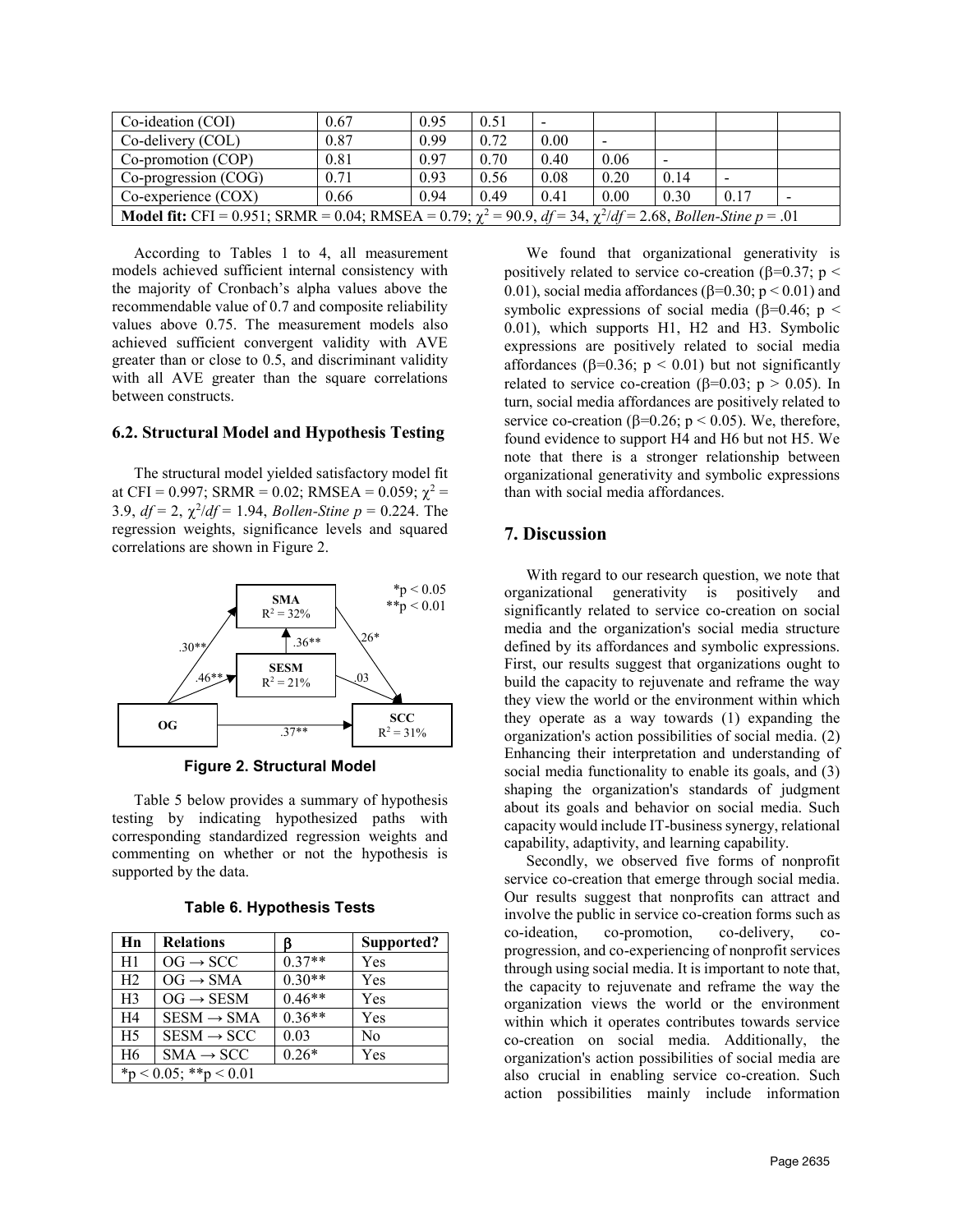sharing, socializing and increasing visibility and building a reputation.

Lastly, like other technologies, social media conveys some meaning about its functionality that is perceived uniquely by nonprofits; for example, understandability of certain functions. It also communicates certain values, such as transparency and consistency, which induce specific behaviors among nonprofits. Such perceived meaning and values may not directly shape the organization's co-creative activities, but it will certainly shape the apparent and actual action possibilities of social media to the organization. Moreover, such action possibilities, in turn, shape service co-creation.

## **8. Limitations and Directions for Future Research**

This study focused on nonprofit use of social media for service co-creation, with particular reference to the role of organizational generativity. All evidence provided explains the effects of organizational generativity on social media use for service co-creation. Since co-creation processes are multi-actor engagements, further studies may investigate the role of the public, and other actors, in social media enabled service co-creation among nonprofits. Second, other studies may contribute by investigating and drawing comparisons basing on evidence from for-profit organizations. Such comparisons could present differing forms of service co-creation enabled by social media in for-profit organizations. Lastly, other studies may also show the distinctive social media affordances in for-profit organizations. Social media affordances in the forprofits could differ because affordances are shaped by the organization's aims and desired goals, which are certainly different from those of nonprofits. The effects of social media affordances on ultimate outcomes of using social media could differ across individuals, organizations, and sectors.

### **9. Conclusion**

In this paper, we present the link between organizational generativity, social media possibilities and co-creation of nonprofit services as an explanation aimed at improving our understanding of social media use in nonprofits as well as offering additional insight to sociomaterial interactions. We examine this link by applying quantitative approaches to data collection and data analysis. Overall, our results are largely consistent with the hypothesized model and mainly demonstrate that IT-business synergy, relational capability, adaptivity and learning capability support social media affordances and service co-creation as an ultimate goal of social media use in nonprofits. It is important to note, however, that this study focused mainly on organizationsocial media interaction. It could be insightful if future research considered the organization-public patterns of interaction on social media, as alternative shapers of service co-creation on social media.

#### **10. References**

- [1] Kaske, F., M. Kugler, and S. Smolnik. "Return on investment in social media--Does the hype pay off? Towards an assessment of the profitability of social media in organizations", in *2012 45th Hawaii International Conference on System Sciences*, IEEE, 2012.
- [2] Rishika, R., et al., "The effect of customers' social media participation on customer visit frequency and profitability: an empirical investigation", *Information systems research*, *24*(1), 2013, pp. 108-127.
- [3] Anagnostopoulos, C., et al., "Stakeholder Communication in 140 Characters or Less: A Study of Community Sport Foundations", *VOLUNTAS: International Journal of Voluntary and Nonprofit Organizations*, *28*(5), 2017, pp. 2224-2250.
- [4] Lovejoy, K. and G.D. Saxton. "Information, community, and action: How nonprofit organizations use social media", *Journal of Computer*‐*Mediated Communication*, *17*(3), 2012, pp. 337-353.
- [5] Zhou, H. and Q. Pan. "Information, Community, and Action on Sina-Weibo: How Chinese Philanthropic NGOs Use Social Media", *VOLUNTAS: International Journal of Voluntary and Nonprofit Organizations*, *27*(5), 2016, pp. 2433-2457.
- [6] Sorensen, A., L. Andrews, and J. Drennan. "Using social media posts as resources for engaging in value co-creation: The case for social media-based cause brand communities", *Journal of Service Theory and Practice*, *27*(4), 2017, pp. 898-922.
- [7] Namisango, F., K. Kang, and J. Rehman. "What Do We Know about Socail Media in Nonprofits? A Review", in *Pacific Asian Conference on Information Systems*, Xi'an, China, AIS eLibrary, 2019.
- [8] Suchman, L.A., Human-machine reconfigurations: Plans and Situated Actions, ed, ed., Cambridge University Press, Cambridge, 2007.
- [9] Orlikowski, W.J., "Sociomaterial practices: Exploring technology at work", *Organization studies*, *28*(9), 2007, pp. 1435-1448.
- [10] Avital, M. and D. Te'Eni. "From generative fit to generative capacity: exploring an emerging dimension of information systems design and task performance", *Information systems journal*, *19*(4), 2009, pp. 345-367.
- [11] van Osch, W. and M. Avital. "Generative Collectives", in *ICIS*, 2010.
- [12] Van Osch, W. and O. Mendelson. "A typology of affordances: Untangling sociomaterial interactions through video analysis", 2011.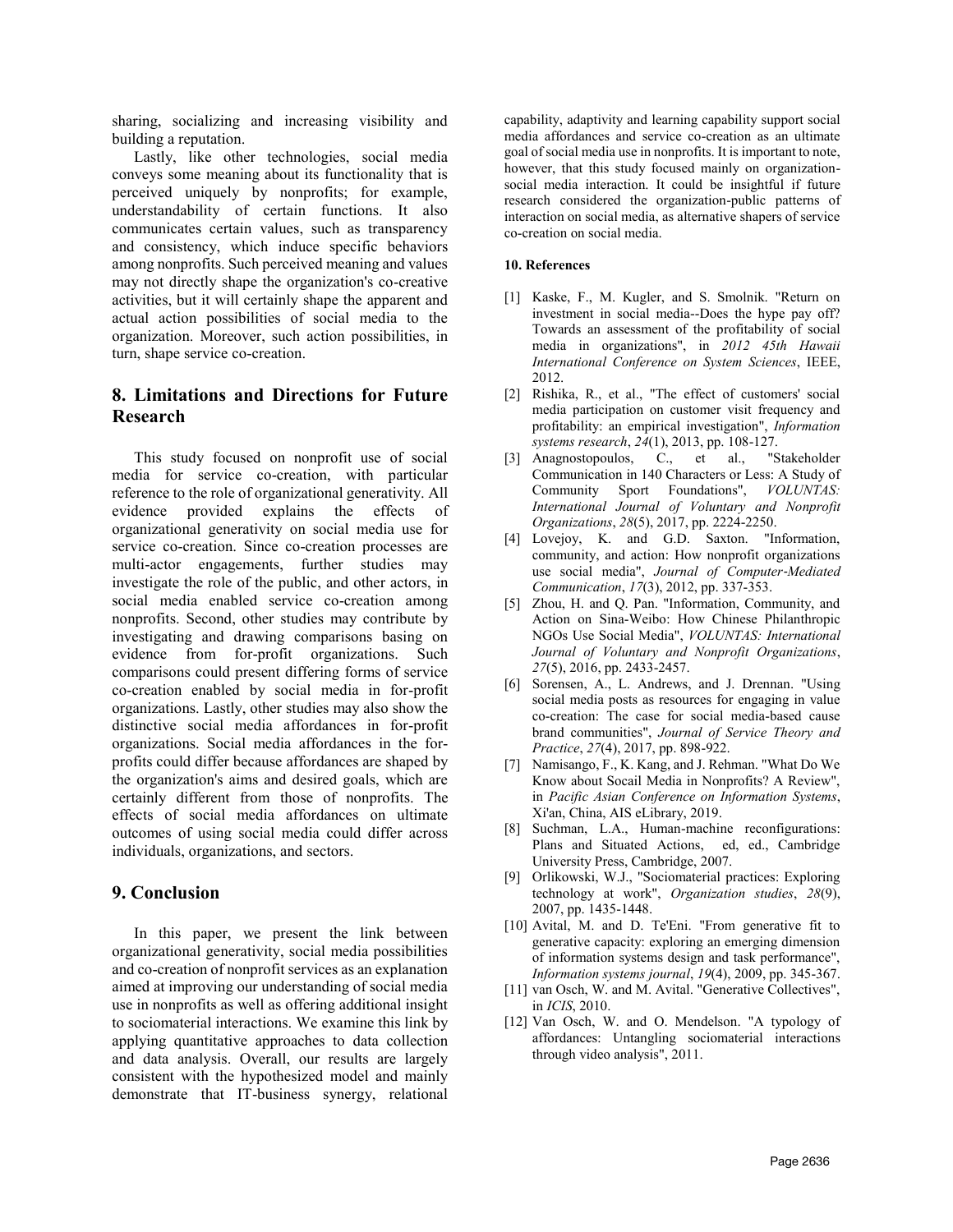- [13] Oertzen, A.-S., et al., "Co-creating services conceptual clarification, forms and outcomes", *Journal of Service Management*, *29*(4), 2018, pp. 641-679.
- [14] Hilton, T., T. Hughes, and D. Chalcraft. "Service cocreation and value realisation", *Journal of Marketing Management*, *28*(13-14), 2012, pp. 1504-1519.
- [15] Ramaswamy, V. and K. Ozcan, The Co-Creation Paradigm, ed, ed., Stanford University Press, Redwood City, UNITED STATES, 2014.
- [16] Frow, P., A. Payne, and K. Storbacka. "Co-Creation: A Typology and Conceptual Framework ", in *ANZMAC*, Perth, WA, 2011.
- [17] Russo-Spena, T. and C. Mele. ""Five Co-s" in innovating: a practice-based view", *Journal of Service Management*, *23*(4), 2012, pp. 527-553.
- [18] Nambisan, S. and P. Nambisan, Engaging citizens in co-creation in public services: lessons learned and best practices, ed, ed., IBM Center for the Business of Government, 2013.
- [19] Agrawal, A.K. and Z. Rahman. "Roles and resource contributions of customers in value co-creation", *International Strategic Management Review*, *3*(1-2), 2015, pp. 144-160.
- [20] Sørensen, E. and J. Torfing. "Co-initiation of collaborative innovation in urban spaces", *Urban Affairs Review*, *54*(2), 2018, pp. 388-418.
- [21] Sigala, M., "eCRM 2.0 applications and trends: The use and perceptions of Greek tourism firms of social networks and intelligence", *Computers in Human Behavior*, *27*(2), 2011, pp. 655-661.
- [22] Helkkula, A., "Characterising the concept of service experience", *Journal of Service Management*, *22*(3), 2011, pp. 367-389.
- [23] Verleye, K., "The co-creation experience from the customer perspective: its measurement and determinants", *Journal of Service Management*, *26*(2), 2015, pp. 321-342.
- [24] Singaraju, S.P., et al., "Social media and value cocreation in multi-stakeholder systems: A resource integration approach", *Industrial Marketing Management*, *54*, 2016, pp. 44-55.
- [25] Gergen, K.J., Realities and relationships: Soundings in social construction, ed, ed., Havard University Press, 1994.
- [26] Yorks, L., "Adult learning and the generation of new knowledge and meaning: Creating liberating spaces for fostering adult learning through practitioner-based collaborative action inquiry", *Teachers College Record*, *107*(6), 2005, pp. 1217-1244.
- [27] Gergen, K.J., Toward Transformation in Social Knowledge, 2nd ed, ed., Sage Publication, Inc., London, 1994.
- [28] Stacey, M. *Generativity in Organization Life*. 2014.
- [29] Trinh-Phuong, T., A. Molla, and K.J. Peszynski. "Enterprise System-Enabled Organizational Agility Capability: A Construct And Measurement Instrument", in *PACIS*, 2012.
- [30] Kharabe, A.T., *Organizational agility and complex enterprise system innovations: A mixed methods study of the effects of enterprise systems on organizational*

*agility*, in *School of Graduate Studies*. 2012, Case Western Reserve University.

- [31] Wei, L.-O. and C.-M. Lau. "High performance work systems and performance: The role of adaptive capability", *Human Relations*, *63*(10), 2010, pp. 1487- 1511.
- [32] Morgan, R.E. and P. Berthon. "Market orientation, generative learning, innovation strategy and business performance inter‐relationships in bioscience firms", *Journal of Management Studies*, *45*(8), 2008, pp. 1329- 1353.
- [33] Jerez-Gómez, P., J. Céspedes-Lorente, and R. Valle-Cabrera. "Organizational learning capability: a proposal of measurement", *Journal of Business Research*, *58*(6), 2005, pp. 715-725.
- [34] Lu, Y. and K. Ramamurthy. "Understanding the link between information technology capability and organizational agility: An empirical examination", *Mis Quarterly*, 2011, pp. 931-954.
- [35] O'Toole, T. and H. McGrath. "Implementing a relational capability framework through an SME network", in *IMP-conference, Uppsala, Sweden*, 2008.
- [36] Jarratt, D., "Conceptualizing a relationship management capability", *Marketing Theory*, *4*(4), 2004, pp. 287-309.
- [37] Faraj, S. and B. Azad, *The materiality of technology: An affordance perspective*, in Materiality and organizing: Social interaction in a technological world, P.M. Leonardi, B.A. Nardi, and J. Kallinikos, Editors. 2012, Oxford University Press: Oxford. p. 237-258.
- [38] Gibson, J.J., *The Theory of Affordances*, in Perceiving, acting, and knowing: Toward an ecological psychology R.E. Shaw and J. Bransford, Editors. 1977, Lawrence Erlbaum Associates, Inc.: Hillsdale, NJ. p. 67-82.
- [39] Pols, A.J.K., "Characterising affordances: The descriptions-of-affordances-model", *Design Studies*, *33*(2), 2012, pp. 113-125.
- [40] Leonardi, P.M. and S.R. Barley. "Materiality and change: Challenges to building better theory about technology and organizing", *Information and Organization*, *18*(3), 2008, pp. 159-176.
- [41] Markus, M.L. and M.S. Silver. "A foundation for the study of IT effects: A new look at DeSanctis and Poole's concepts of structural features and spirit", *Journal of the Association for Information systems*, *9*(10/11), 2008, pp. 609.
- [42] Cheikh-Ammar, M., "The IT artifact and its spirit: a nexus of human values, affordances, symbolic expressions, and IT features", *European Journal of Information Systems*, 2018, pp. 1-17.
- [43] Grgecic, D., R. Holten, and C. Rosenkranz. "The Impact of functional affordances and symbolic expressions on the formation of beliefs", *Journal of the Association for Information Systems*, *16*(7), 2015, pp. 580.
- [44] Yang, B., K.E. Watkins, and V.J. Marsick. "The construct of the learning organization: Dimensions, measurement, and validation", *Human resource development quarterly*, *15*(1), 2004, pp. 31-55.
- [45] Orlikowski, W.J. and C.S. Iacono. "Research commentary: Desperately seeking the "IT" in IT